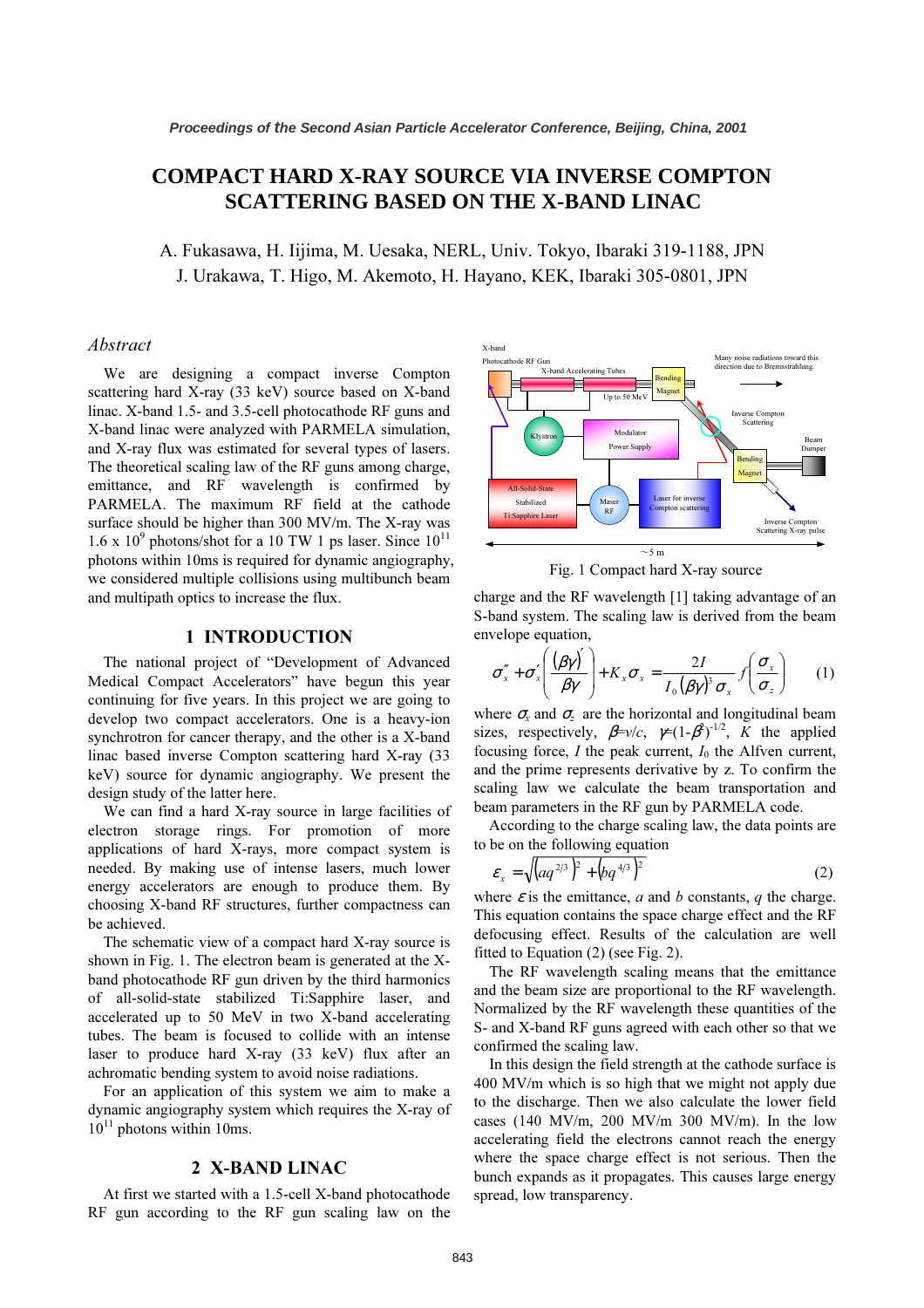

To avoid above probrems more cells are added to the 1.5-cell RF gun. Since multicell RF guns have little actual performances and longer cavity makes the vacuum worse, we add only 2 cells. Then, the transparency becomes higher. However, the energy spread (Fig. 4) is not improved because of the bunch extension at the first 1.5 cells. The emittance is almost the same as in the 1.5-cell case, but higher charge can be obtained (see Fig.5).

The electron beam generated at the 3.5-cell photocathode RF gun is accelerated up to 50 MeV in two accelerating tubes. We calculated the 140 MV/m and 400 MV/m cases. In the 400 MV/m case an emittance compensation solenid is effectively used, while it is not in the 140 MV/m case. Because the solenoid cannot focus the beam with large energy spread and the pulse extends to 20 ps after 50 cm drift space.

As an achromatic bending system after the acceleration, three bending magnets are used. The beam lattice and the roots of the  $\beta$  functions (x:horizontal, y:vertical) are shown in Figure 6. The parameters at the interaction point is listed in the Table 1. The pulse length is extended in the achromatic magnets.



Fig. 4 Energy spread vs. incident phase



Fig. 5 Emittance vs. charge